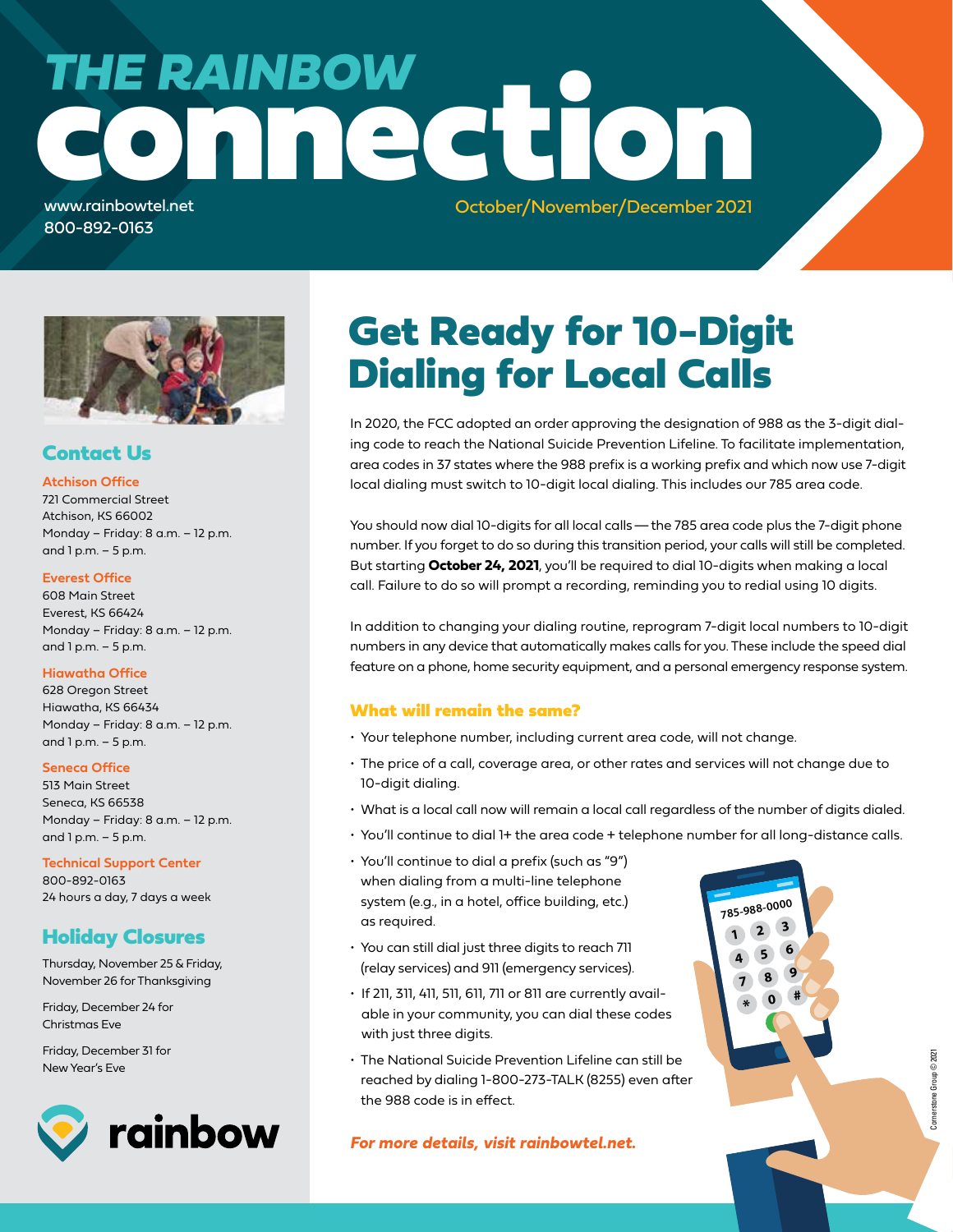

### Know What's Below… Call 811 Before You Dig

There may be more than roots underground on your property. All sorts of utility lines, pipes, and cables could be buried there. In some cases, they're close to the surface and easily damaged by even shallow digging, which can result in service interruptions to your neighborhood.

That's why every digging job—from planting a bush to installing a fence —requires a call to 811 to have utility lines marked. Simply tell the operator where you're planning to dig and what type of work you'll be doing. The affected local utilities will send a locator to your property, free of charge. Then you'll know what's below and be able to dig safely.

As one of your local service providers, Rainbow thanks you in advance for your cooperation!



# How to Optimize Your Wireless Network

Are you disappointed in your home's Wi-Fi performance? Try these strategies:

### Minimize physical barriers

It's difficult for Wi-Fi signals to penetrate concrete or plaster walls. To avoid this, place your router in an open area away from these obstructions.

### Pick your router location carefully

It's best to place your router in the center of your home, close to the area where the Internet is most used. We recommend an elevated position, such as on a desk or shelf. Don't hide your router behind walls or in a cabinet, and avoid placing it in a basement, attic, or utility closet.

### Reduce the number of connected devices

Your bandwidth is divided between the connected devices on your network, distributing the speed among the devices. Having multiple connected devices will affect your overall Wi-Fi performance by allowing a "smaller piece of the pie" to be delivered to each device. To improve network performance, eliminate or limit the number of devices you connect to it and power off your devices when you aren't using them. Remember, devices share the bandwidth pie, and you can free up bandwidth by having less connected devices.

### Check how much speed each device can support

Did you know most wireless routers will slow down to the speed of your slowest device? For example, if you have an iPad 1 using the same broadband connection as an iPad Pro, the Wi-Fi speed on your iPad Pro will be slowed down to match the iPad 1 speed. To see what speed your device can support, refer to the owner's manual or manufacturer's website.

### Password protect your network

Protect your wireless network by requiring a password to connect. Not requiring a password will leave your network available for your neighbors to use, which can slow down your speed.

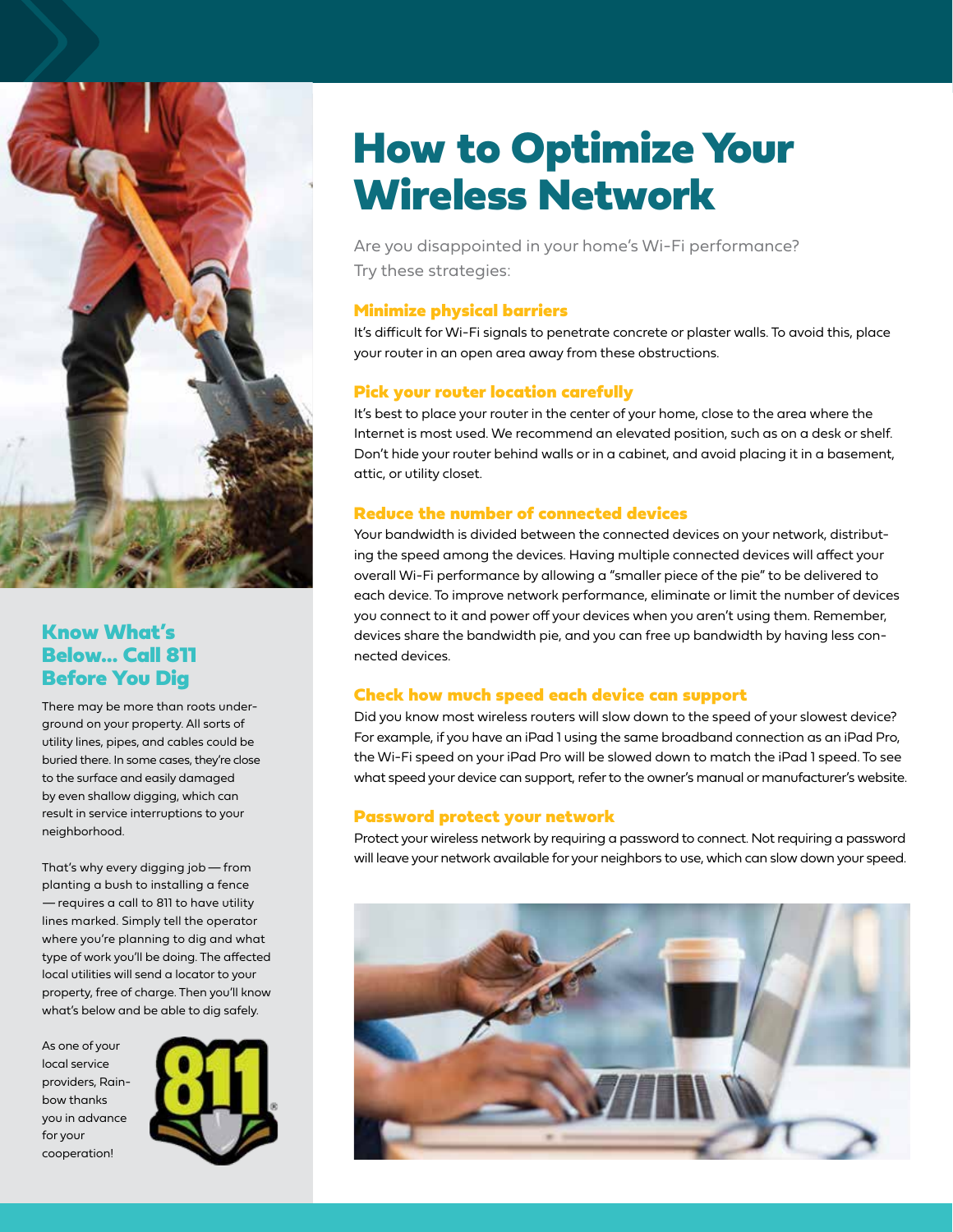

# Rainbow LIVE Partners with School Districts and More

Rainbow LIVE is our version of over-the-top (OTT) community access content, meaning the content is streamed to viewers and can be watched on any Internet-connected device. This service is free to anyone with a high-speed Internet connection.

Rainbow has partnered with 10 local school districts and recreation departments to provide content for Rainbow LIVE through the Borrower/Lender Program. The schools each received a camera or an IPad, a microphone, a laptop, and all the necessary software to connect their programming to Rainbow LIVE and have their own LIVE page for any game/ event. All the content provided is broadcast to our newly updated Rainbow LIVE website.

You can find the original content from participating schools at www.rainbowtel.net/live. In addition to the live stream, all videos are saved to their own Video on Demand (VOD) section for people to watch at their convenience.

Rainbow not only wants to give schools the ability to live stream sports, but also offer a media class as part of their curriculum. Students can do play-by-play, broadcasting, and more. We provide training by our video production team and are available for technical support as needed. To help schools increase viewership, we supply a promotional graphic or video to share on social media.

We're happy to offer the Borrower/Lender Program to our local school districts, community college, and cities. Community members are excited to be able to view school sports and activities as well as other content. Plus, we're impressed by the creative content being broadcast live.



# Meet Our New Local Content Coordinator

**Taylor Jacobsen** has joined the Rainbow team as the new Local Content Coordinator. Taylor grew up in Hiawatha and is a graduate of Hiawatha High School. He left the area to attend college at Washburn University, where he received his bachelor's degree in marketing. After graduation, he pursued other job opportunities, but because of his strong ties to Hiawatha, he decided to come back to the community.

Taylor will be the lead for our Borrower/ Lender Program and will provide technical support for the participating schools. We're excited to have Taylor bring his knowledge and enthusiasm for this field of work to Rainbow.

When not on the job, Taylor enjoys golfing and farming on his family's property.



**Rainbow hopes you enjoy every awesome moment of this season, from picking pumpkins for Halloween to gathering family for Thanksgiving. Thanks for being an awesome customer!**